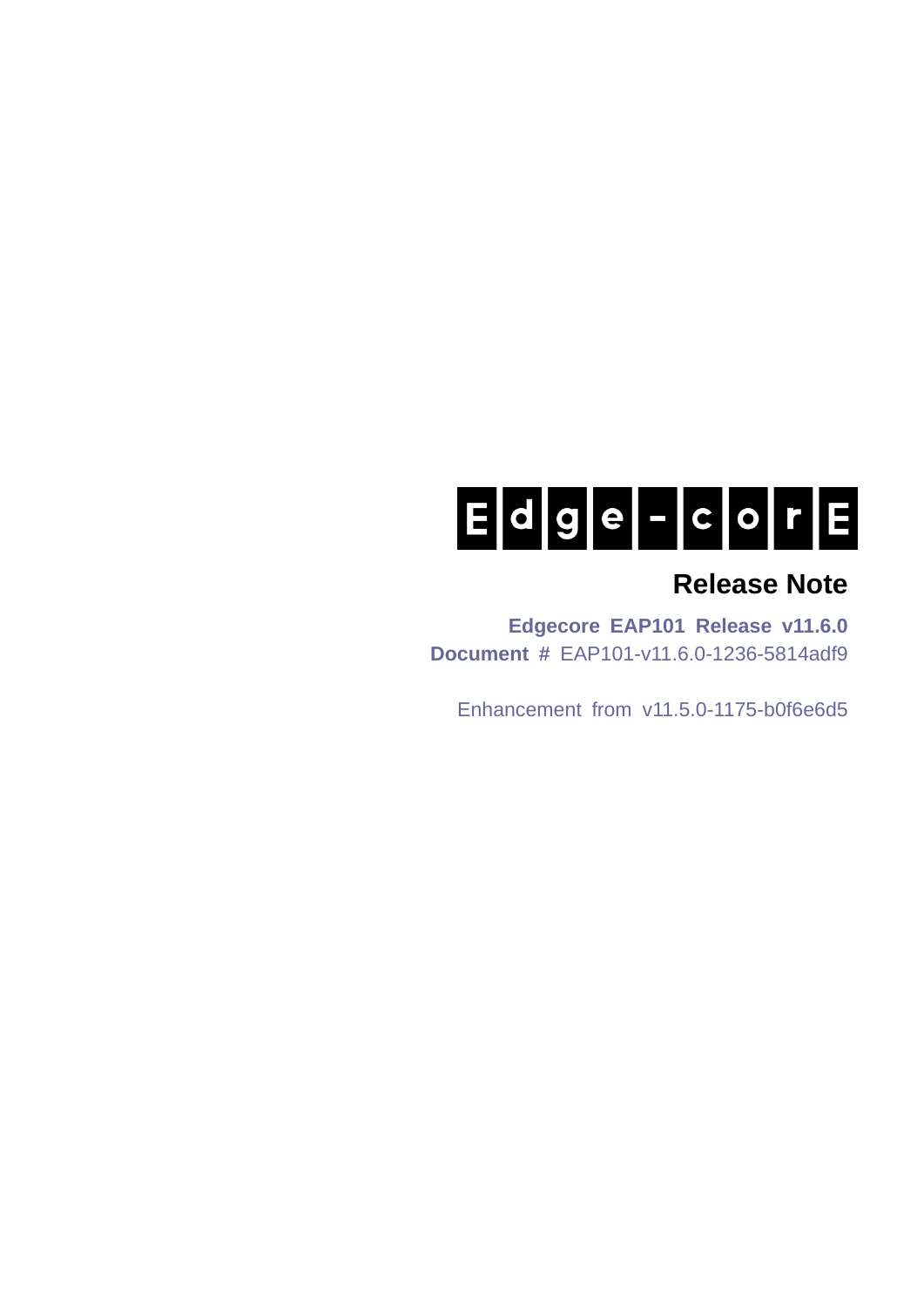# **Table of Contents**

| 1              |     |                                                                                       |  |  |
|----------------|-----|---------------------------------------------------------------------------------------|--|--|
|                | 1.1 |                                                                                       |  |  |
| $\mathbf{2}^-$ |     |                                                                                       |  |  |
|                | 2.1 |                                                                                       |  |  |
|                | 2.2 |                                                                                       |  |  |
|                | 2.3 | IOS devices are not able to get IP address when connecting to the SSID on client mode |  |  |
|                |     |                                                                                       |  |  |
|                | 2.4 |                                                                                       |  |  |
|                | 2.5 |                                                                                       |  |  |
|                | 2.6 |                                                                                       |  |  |
|                | 2.7 |                                                                                       |  |  |
| 3              |     |                                                                                       |  |  |
|                | 3.1 | The connection of specific Microsoft surface devices is unstable using WPA2-PSK SSID  |  |  |
|                |     |                                                                                       |  |  |
|                | 3.2 |                                                                                       |  |  |
|                | 3.3 |                                                                                       |  |  |
|                | 3.4 |                                                                                       |  |  |
|                | 3.5 |                                                                                       |  |  |
| 4              |     |                                                                                       |  |  |
|                |     |                                                                                       |  |  |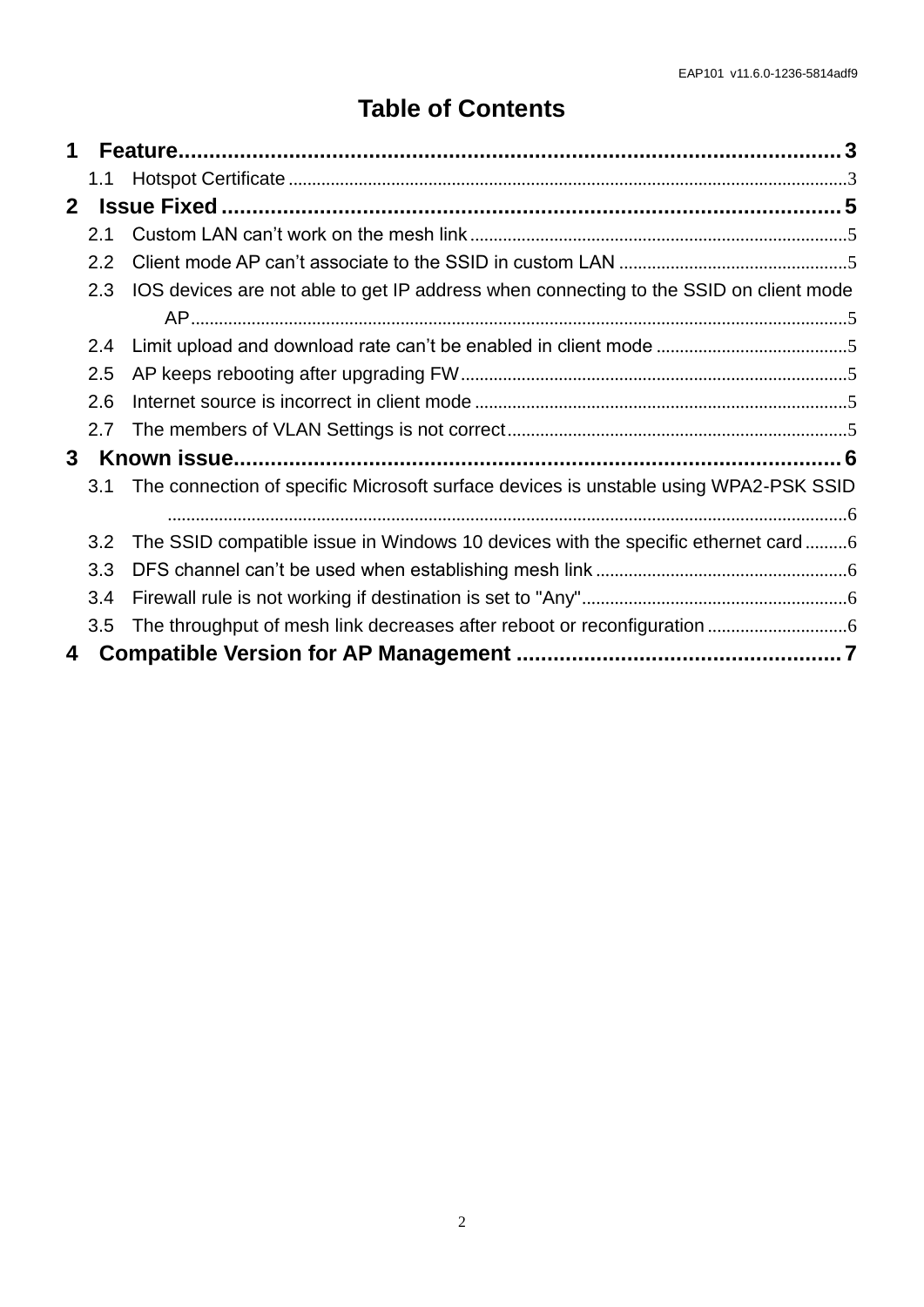#### <span id="page-2-0"></span>**1 Feature**

#### <span id="page-2-1"></span>**1.1** Hotspot Certificate

| <b>CAPTIVE PORTAL SETTINGS</b> |             |  |  |  |  |
|--------------------------------|-------------|--|--|--|--|
| <b>HTTPS</b>                   | ΟN          |  |  |  |  |
| <b>HTTPS Domain</b>            |             |  |  |  |  |
| Customize Splash Page          | OFF<br>(36  |  |  |  |  |
| <b>Session Timeout</b>         | $\Omega$    |  |  |  |  |
| <b>Idle Timeout</b>            | $\mathbf 0$ |  |  |  |  |
| Landing URL                    |             |  |  |  |  |

Support Https on the Hotspot Settings page of Network.

The following items are displayed on this page:

- 1. HTTPS Enables HTTPS for the captive portal.
- 2. HTTPS Domain The domain name of the HTTPS captive portal.



IS CERTIFICATE AUTHORITY ▶ TRUE

SUBJECT KEY IDENTIFIER  $O(78:AC:2D:8B:F4:00:7B:94:EF:A3:9C:6E:2E:2E:BB:8B:03:DE:AA$ 

Support upload certificate for hotspot HTTPs certificate on the Upload certificate page of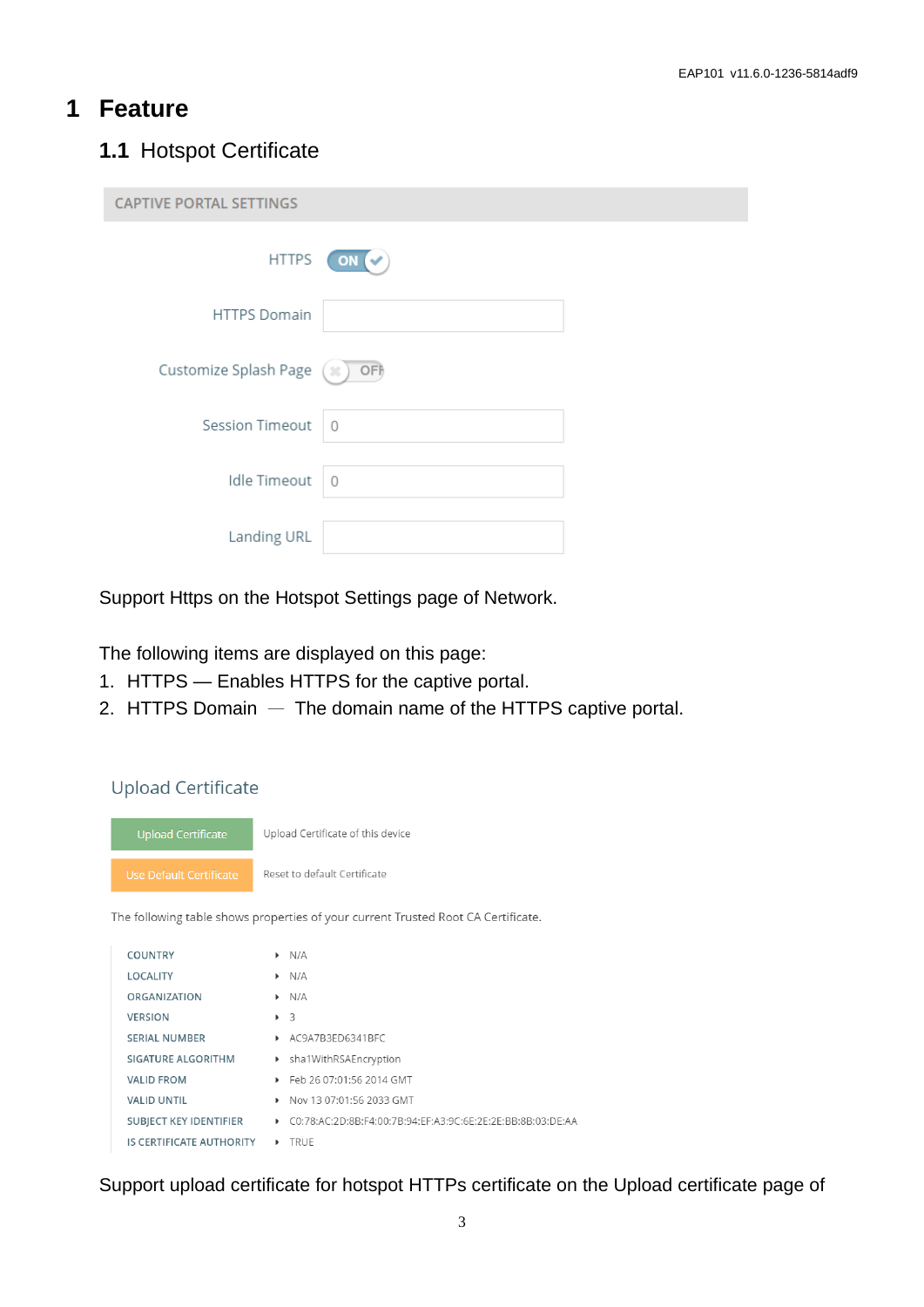#### System.

The following items are displayed on this page:

- 1. Upload Certificate Click to upload a security certificate and private key from a trusted certification authority.
- 2. Use Default Certificate  $-$  Click to reset to use the AP's default certificate.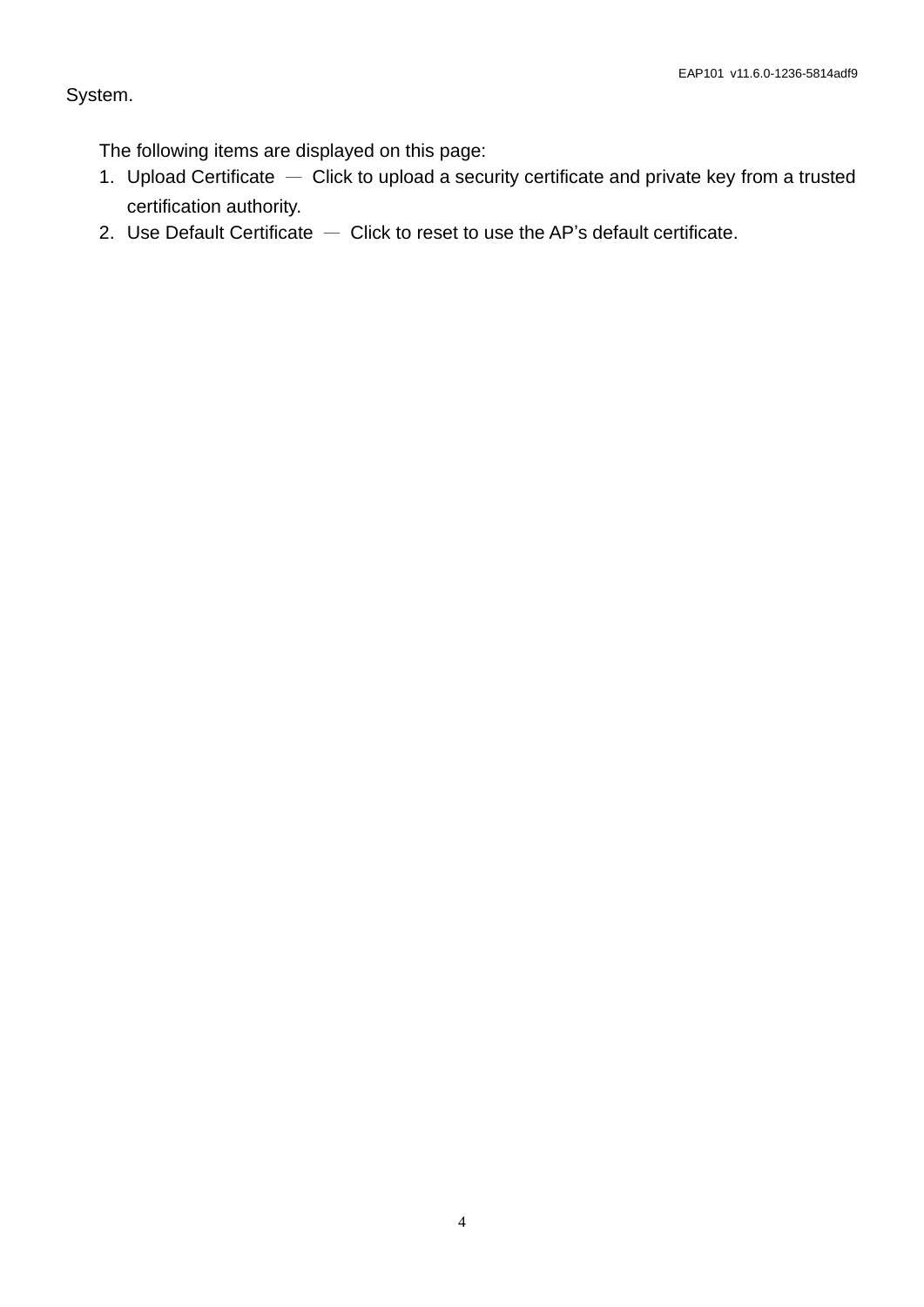# <span id="page-4-0"></span>**2 Issue Fixed**

#### <span id="page-4-1"></span>**2.1** Custom LAN can't work on the mesh link

Set the mesh network behavior of AP1 to route to internet with custom LAN and establish the mesh link with AP2. AP2 can't get the correct IP address from AP1. This issue has been resolved in this version.

### <span id="page-4-2"></span>**2.2** Client mode AP can't associate to the SSID in custom LAN

AP1 SSID sets to route to internet with custom LAN. Client mode AP can't associated to the SSID of AP1. This issue has been resolved in this version.

<span id="page-4-3"></span>**2.3** IOS devices are not able to get IP address when connecting to the SSID on client mode AP

Client mode AP is associated to the SSID of AP. IOS devices can't get the IP address from the 2.4Ghz SSID with bridge to internet in client mode AP. This issue has been resolved in this version.

#### <span id="page-4-4"></span>**2.4** Limit upload and download rate can't be enabled in client mode

Modify the mode from Access point to Client mode in the wireless radio page. Limit upload and download rate can't be enabled successfully. This issue has been resolved in this version.

#### <span id="page-4-5"></span>**2.5** AP keeps rebooting after upgrading FW

The country of AP is set to Netherland. If upgrading FW from 11.3.1 or previous version to 11.4.0 or 11.5.0, AP will keep rebooting. This issue has been resolved in this version.

#### <span id="page-4-6"></span>**2.6** Internet source is incorrect in client mode

Modify the mode from Client mode to Access point in the wireless radio page. The Internet source is not correct in Dashboard. This issue has been resolved in this version.

#### <span id="page-4-7"></span>**2.7** The members of VLAN Settings is not correct

Create the VLAN Id in VLAN Settings page. Configure network behavior of 5 GHz to VLAN tag traffic. This 5 GHz SSID can't be displayed in the members of VLAN Settings page. This issue has been resolved in this version.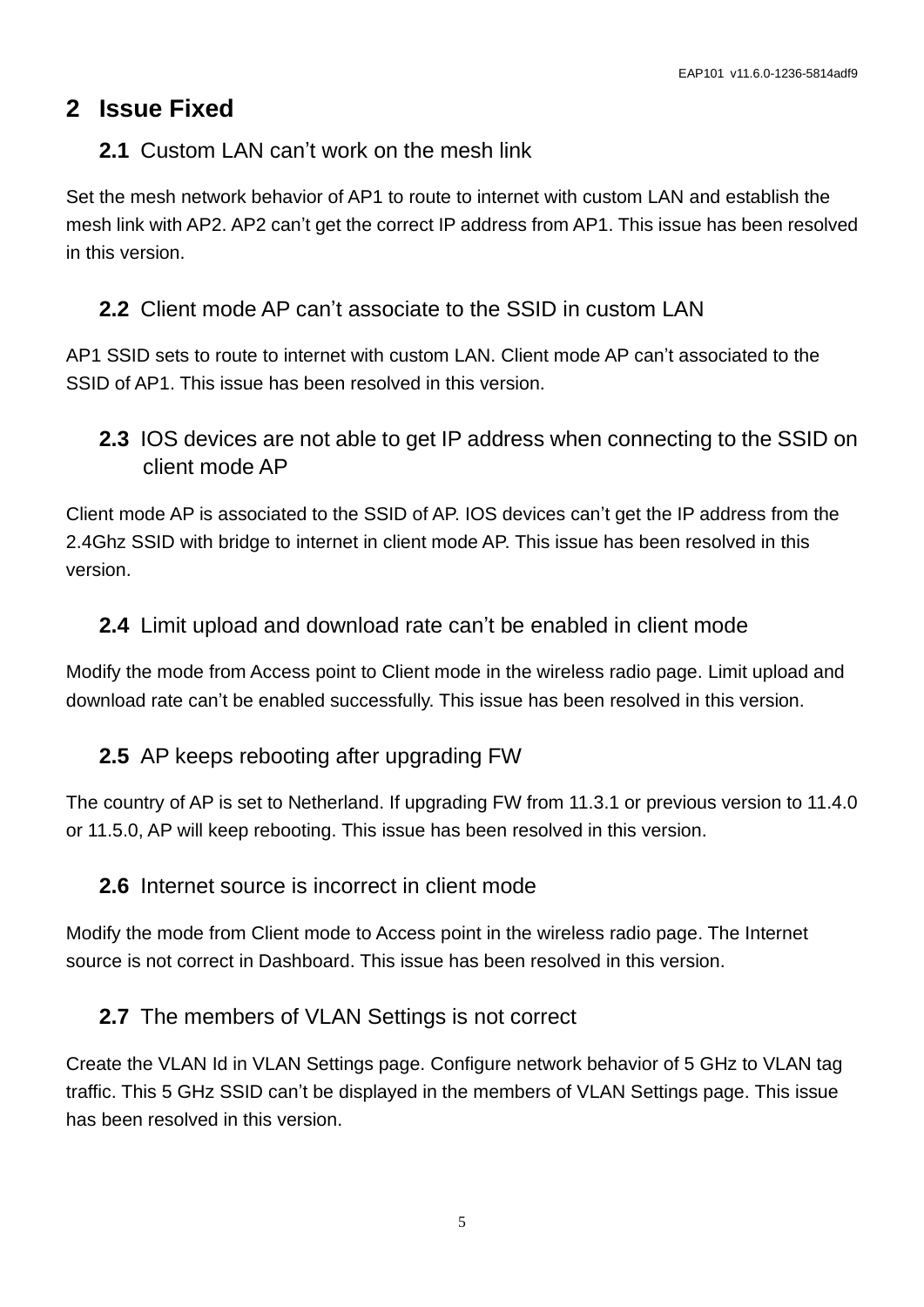# <span id="page-5-0"></span>**3 Known issue**

# <span id="page-5-1"></span>**3.1** The connection of specific Microsoft surface devices is unstable using WPA2-PSK SSID

If the 5Ghz SSID is set to WPA2-PSK SSID, the connection of some Microsoft surface devices is unstable.

# <span id="page-5-2"></span>**3.2** The SSID compatible issue in Windows 10 devices with the specific ethernet card

Using Intel AX200 (old version) or Realtek RTL8822BE with Windows 10 devices, the connection of the devices is unstable connecting to the SSID.

Note that there is no connection issue if the driver of Intel AX200 is updated to 22.60.0.6 or later version.

## <span id="page-5-3"></span>**3.3** DFS channel can't be used when establishing mesh link

If DFS channel is used, mesh link can't be established successfully.

<span id="page-5-4"></span>**3.4** Firewall rule is not working if destination is set to "Any"

## <span id="page-5-5"></span>**3.5** The throughput of mesh link decreases after reboot or reconfiguration

In mesh topology, after AP reboots or reconfigure the wireless configuration, the throughput of mesh link will decrease.